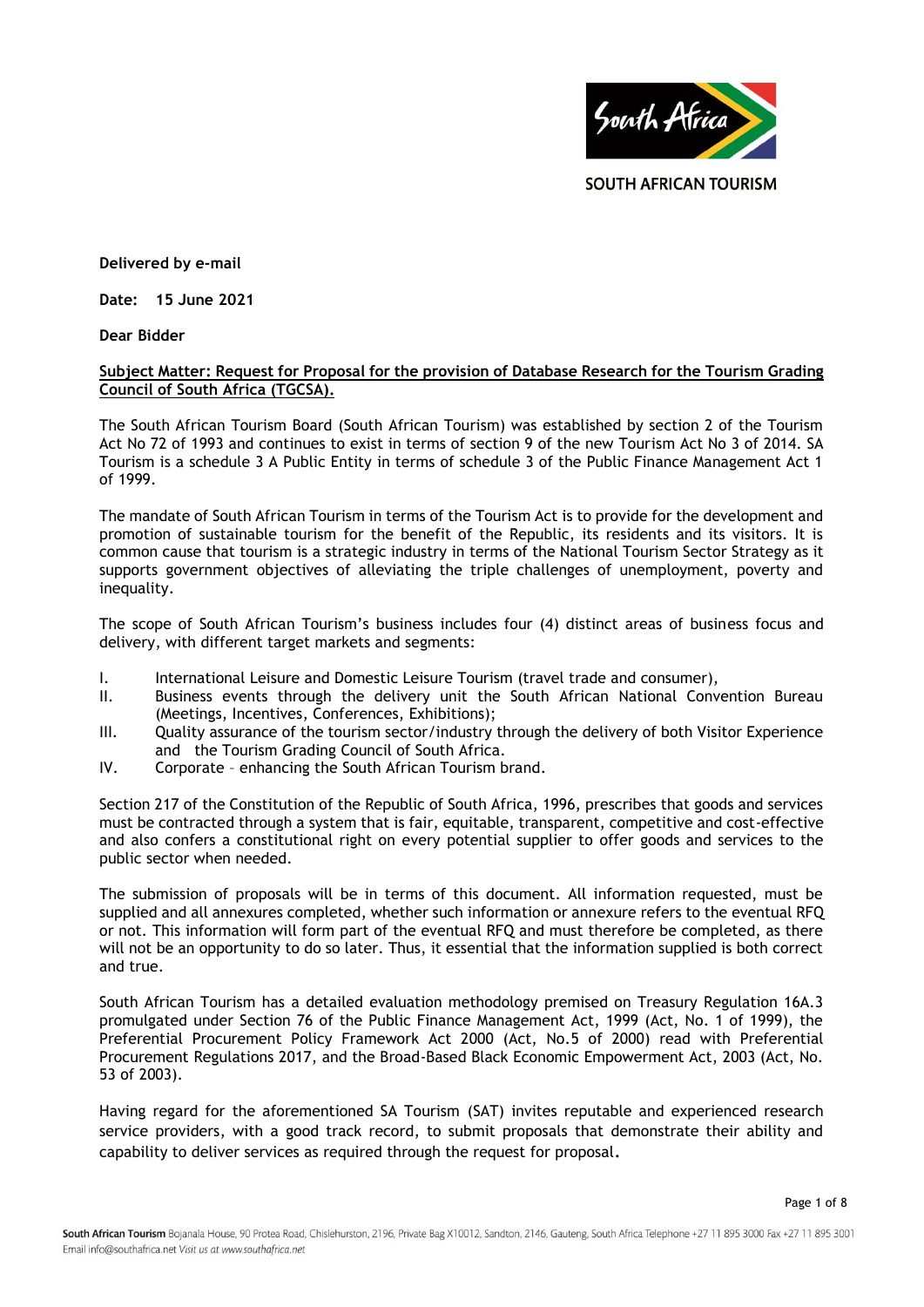## **BUSINESS CHALLENGE**

The Corona pandemic has affected life as we know it, from the work environment to home life to entertainment and all facets of life. This pandemic has had a great impact on destinations; most travel products and trade were impacted adversely by this pandemic; many have closed their doors or ceased to trade while others minimized their cost or place their business on pause until the travel industry becomes viable again.

Currently the grading database has no confirmation of the number of active businesses within the grading database.

What is needed is a census not a survey. The TGCSA needs to verify the status of each database member as far as possible. There are 3 main categories of establishments on the database at present:

- The establishments that are graded and have expressed the desire or intention to remain graded, have renewed their grading or are part of the grading relief program
- The establishments that have requested cancellation
- The establishments that have not done either of the above and require a follow up to find out if the establishments are still operational, still intend to be graded if they are and seek ways to assist and persuade those who intend to cancel their grading

In addition, to understand the impact of the COVID 19 Support program and gain an understanding of the levels of awareness, utilization, barriers to usage and possible enhancements to the program

#### WHAT IS NFFDFD?

Research design proposed needs to work towards full participation as far as possible through the use of an augment the approach:

- Not all establishments have access to emails and historic email engagements indicate that getting to full participation is not possible online alone. The methodology proposed must include telephonic, mobile or other innovative and cost-effective means to collect and verify the information gathered.
- Augmentation of other verified sources and methods will be advantageous.

There are 2 main objectives and methodology needs to be appropriate for each leg of the research:

- TGCSA Database of current and lapsed members; and
- COVID Support Program evaluation.

### **SCOPE OF WORK**

Key Deliverables

- Quarterly Tourism Grading Stakeholder Landscape Update: This is a detailed update of the active and open businesses, the permanently or temporarily closed establishments and a full understanding on the graded accommodation supply side availability.
- Quarterly COVID 19 Support Program: Assessment of the awareness, utilization and feedback from participants. This assessment will also seek ways to improve and expand the sign up and benefits of the program to critical areas to help ease the burdens of maintaining supply while the travel industry remains vulnerable to the unpredictable effects and restrictions of the pandemic and government / global response.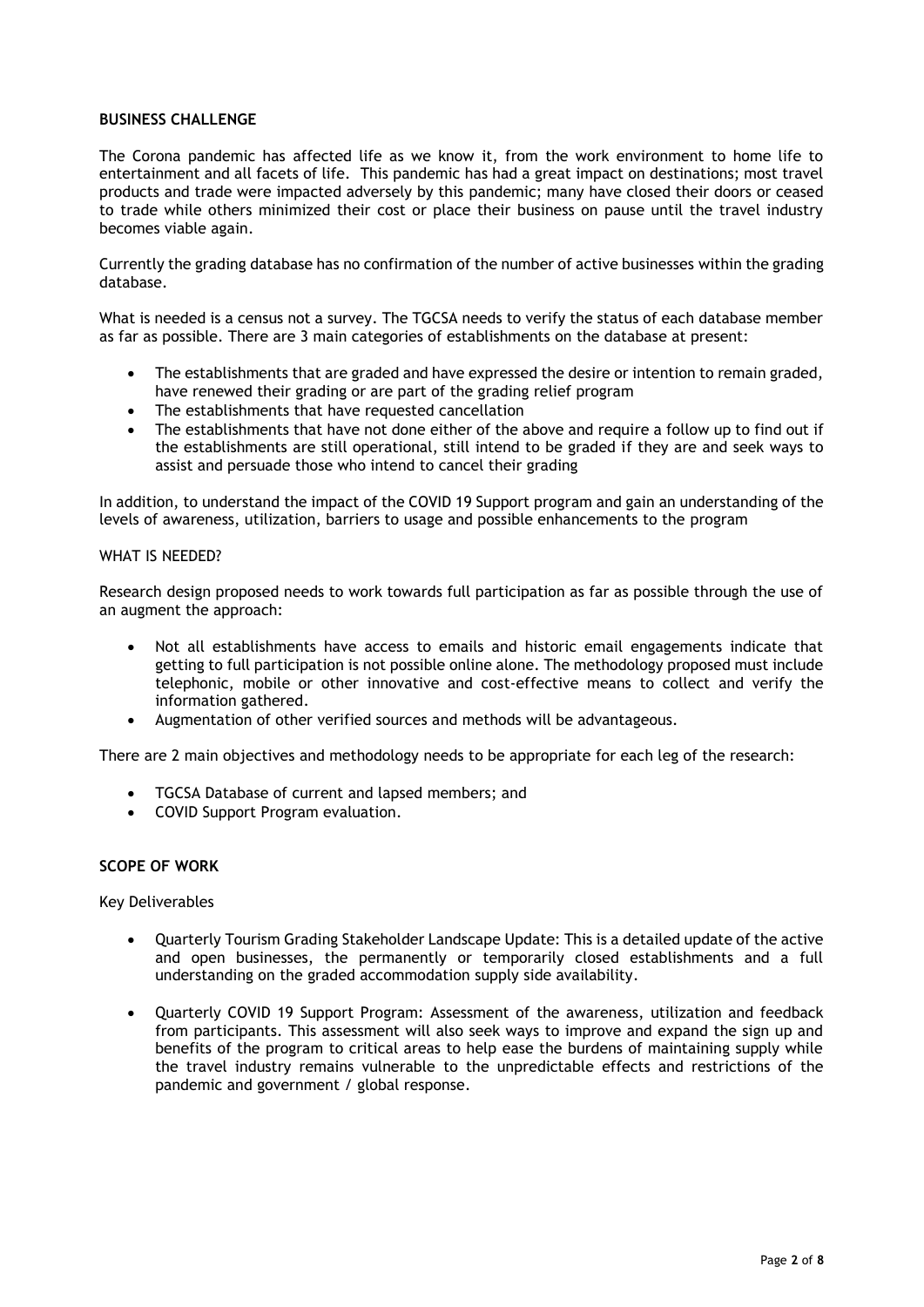## Cost structure and project plan:

Bidders must submit the total bid price for the assignment based on the skills, resources and time allocated to the project. Bidders should also propose innovation in their technical proposals to keep the cost to a minimum where SA Tourism will still benefit from the best possible qualitative outcome. SA Tourism reserves the right to request additional information or clarity on cost proposals prior to the evaluation thereof.

# **1. Key Considerations when preparing proposals:**

Bidders must complete and return all the necessary standard bidding documents (SBD's) attached to this request for technical and financial proposals.

Bidders are advised that their proposals should be concise, written in plain English and simply presented in the same order as indicted below: -

- (a) Cover letter introducing your firm and credentials, capacity, capability and experience for this assignment;
- (b) National Treasury Centralized Supplier Database (CSD) registration summary report with a valid tax status;
- (c) Bidders must submit proof of its BEE status level contributor as contemplated in the PPPFA 2017 Regulations.
- (d) Overview of the methodology your firm will apply for this assignment;
- (e) Project approach and plan which outlines the activities to be undertaken during the process bearing in mind that SA Tourism requires the entire process to be finalised as rapidly as possible;
- (f) Declaration of Interest SBD 4;
- (g) Preference Point Claim Form SBD 6.1;
- (h) Declaration of Bidder's Past Supply Chain Management Practices SBD 8; and
- (i) Independent Bid Determination SBD 9.

## **2. Evaluation Method:**

The evaluation process of proposals will comprise of the following phases:

| Phase 1<br>Administrative<br><b>Evaluation</b><br><b>Requirements</b>                                                                           | Phase 2<br><b>Functionality Evaluation Criteria</b>                                                          | <b>Phase 2</b><br><b>Price and B-BBEE Evaluation.</b>                                                                                                                                                                                                                                                                                                                                                        |
|-------------------------------------------------------------------------------------------------------------------------------------------------|--------------------------------------------------------------------------------------------------------------|--------------------------------------------------------------------------------------------------------------------------------------------------------------------------------------------------------------------------------------------------------------------------------------------------------------------------------------------------------------------------------------------------------------|
| Compliance with administration<br>and mandatory requirements.<br><b>Bidders</b><br>submit<br>must<br>all<br>documents to proceed to Phase<br>2. | Bidder(s) are required to achieve<br>a<br>minimum threshold 70% to proceed to<br>Phase 3 (Price and B-BBEE). | <b>Suppliers</b><br>that<br>have<br>successfully<br>progressed<br>through to Phase 2 will be<br>evaluated in accordance with<br>the 80/20 preference point<br>system contemplated in the<br>Preferential Procurement<br>Policy Framework Act, 2017<br>80 points will be awarded for<br>price while 20 points will be<br>allocated for<br>preference<br>points for BBBEE as prescribed<br>in the regulations. |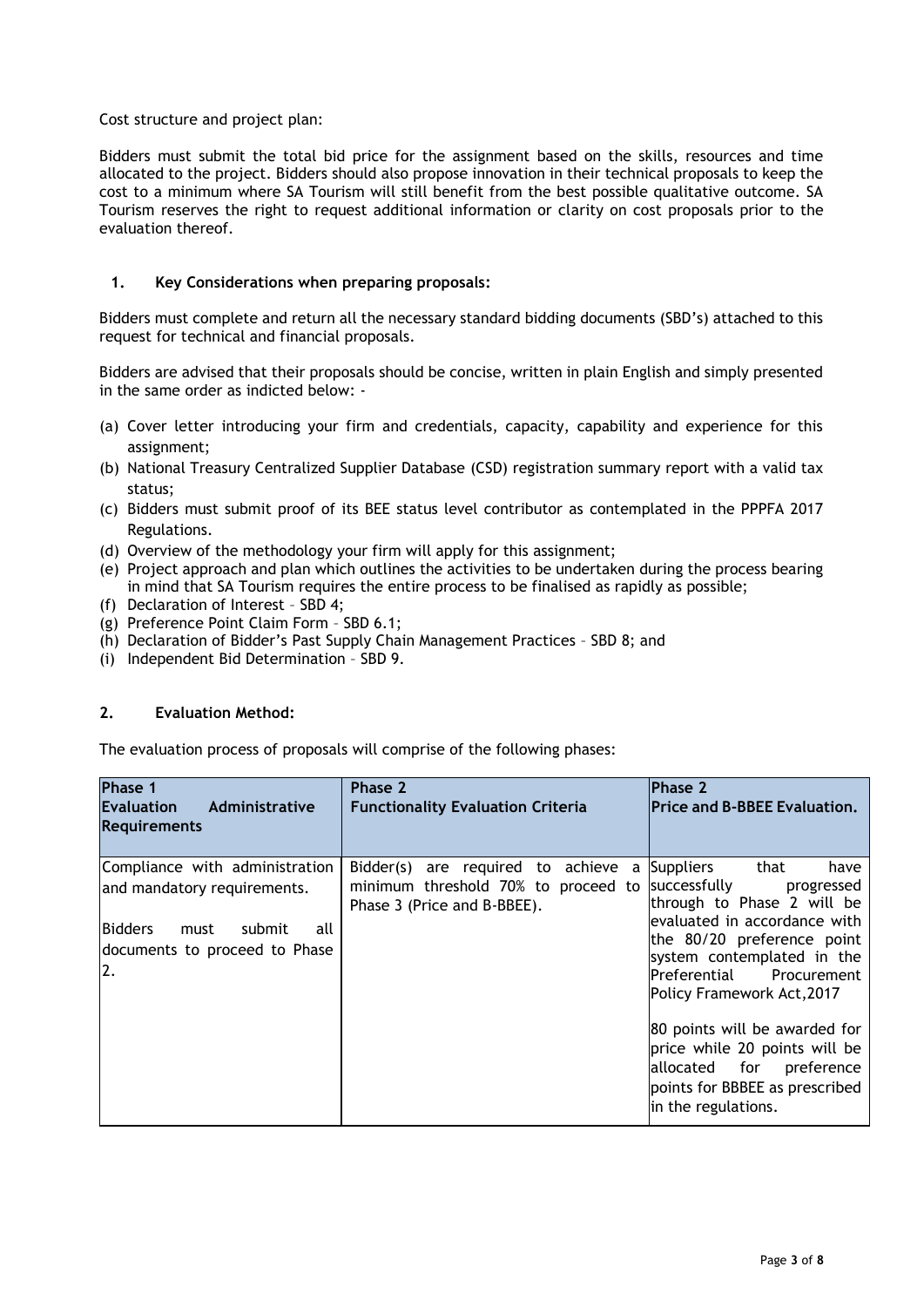# **2.1. Points awarded for functionality:**

|                                                                                                                                                                                                                                                                                                                                                                                                                                                                                                                                                                                                                                                                                                                                                                                | <b>Rating</b> |                |                         |                |   |        |
|--------------------------------------------------------------------------------------------------------------------------------------------------------------------------------------------------------------------------------------------------------------------------------------------------------------------------------------------------------------------------------------------------------------------------------------------------------------------------------------------------------------------------------------------------------------------------------------------------------------------------------------------------------------------------------------------------------------------------------------------------------------------------------|---------------|----------------|-------------------------|----------------|---|--------|
| <b>EVALUATION CRITERIA</b>                                                                                                                                                                                                                                                                                                                                                                                                                                                                                                                                                                                                                                                                                                                                                     |               | $\overline{2}$ | $\overline{\mathbf{3}}$ | $\overline{4}$ | 5 | Weight |
| The Bids will be evaluated on a scale of 1 - 5 in accordance with the criteria below. The rating will be as<br>follows: $1 = \text{Very poor}, 2 = \text{Poor}, 3 = \text{Good}, 4 = \text{Very good}, 5 = \text{Excellent}$                                                                                                                                                                                                                                                                                                                                                                                                                                                                                                                                                   |               |                |                         |                |   |        |
|                                                                                                                                                                                                                                                                                                                                                                                                                                                                                                                                                                                                                                                                                                                                                                                |               |                |                         |                |   |        |
| Methodology (how clearly the methodology is presented; the soundness of the methodology<br>judged in terms of research methodologies, analyses tools and presentation of data).                                                                                                                                                                                                                                                                                                                                                                                                                                                                                                                                                                                                |               |                | 30                      |                |   |        |
| Experience with online, telephonic and mobile research. Bidder to demonstrate its capacity,<br>speed and quality assurance processes (number of projects of similar scale, scope and in South<br>Africa - nationwide in all 9 provinces).                                                                                                                                                                                                                                                                                                                                                                                                                                                                                                                                      |               |                |                         |                |   |        |
| Number of client references of a similar nationwide scope and include more than one<br>methodology i.e. online only, or telephonic only or panel only is less relevant.                                                                                                                                                                                                                                                                                                                                                                                                                                                                                                                                                                                                        |               |                | 25                      |                |   |        |
| $0$ letters = $0$<br>1 letter = $5$<br>2 letters = $10$<br>$3$ letters = 15<br>4 letters = $20$<br>$5$ letters = 25                                                                                                                                                                                                                                                                                                                                                                                                                                                                                                                                                                                                                                                            |               |                |                         |                |   |        |
| Bidder to demonstrate Innovation in data collection & Processes (processes in place to focus,<br>monitor and check on quality; staff, facilities and technology resources to undertake this<br>project).                                                                                                                                                                                                                                                                                                                                                                                                                                                                                                                                                                       |               |                |                         |                |   | -15    |
| The bidder is required to provide three (3) contactable client reference letters. The<br>Reference should be presented in a form of a written letter on an official letterhead from<br>clients where similar services have been provided. The reference letter should clearly<br>indicate the following areas:<br>Research experience in hospitality, tourism research, market sizing,<br>$\bullet$<br>experience with census and ensuring 100% participation.<br>NB:<br>A letter on research project will count as 1 letter.<br>A letter on a research project in hospitality will count as 2 letters.<br>A letter from a research client where the requirement was 100% participation will count<br>as 2 letters.<br>NO APPOINTMENT LETTERS FROM CLIENTS WILL BE ACCEPTABLE. |               |                | 15                      |                |   |        |
| Qualifications and experience of team members<br>Proven experience of proposed personnel to be deployed to the project. Detailed CVs of<br>proposed team must be submitted which must elaborate on areas that they were involved in.<br>Number of years' experience of the proposed team member in similar assignments within<br>tourism and demonstration of tourism or accommodation industry experience.<br>1-3 years' experience = $5$<br>$3-5$ years' experience = 15<br>5-10 years' experience = 20<br>10 or more years' experience =25                                                                                                                                                                                                                                  |               |                | 15                      |                |   |        |
| TOTAL POINTS FOR FUNCTIONALITY                                                                                                                                                                                                                                                                                                                                                                                                                                                                                                                                                                                                                                                                                                                                                 |               |                |                         |                |   | 100    |
| A minimum threshold of 70% is applicable                                                                                                                                                                                                                                                                                                                                                                                                                                                                                                                                                                                                                                                                                                                                       |               |                |                         |                |   |        |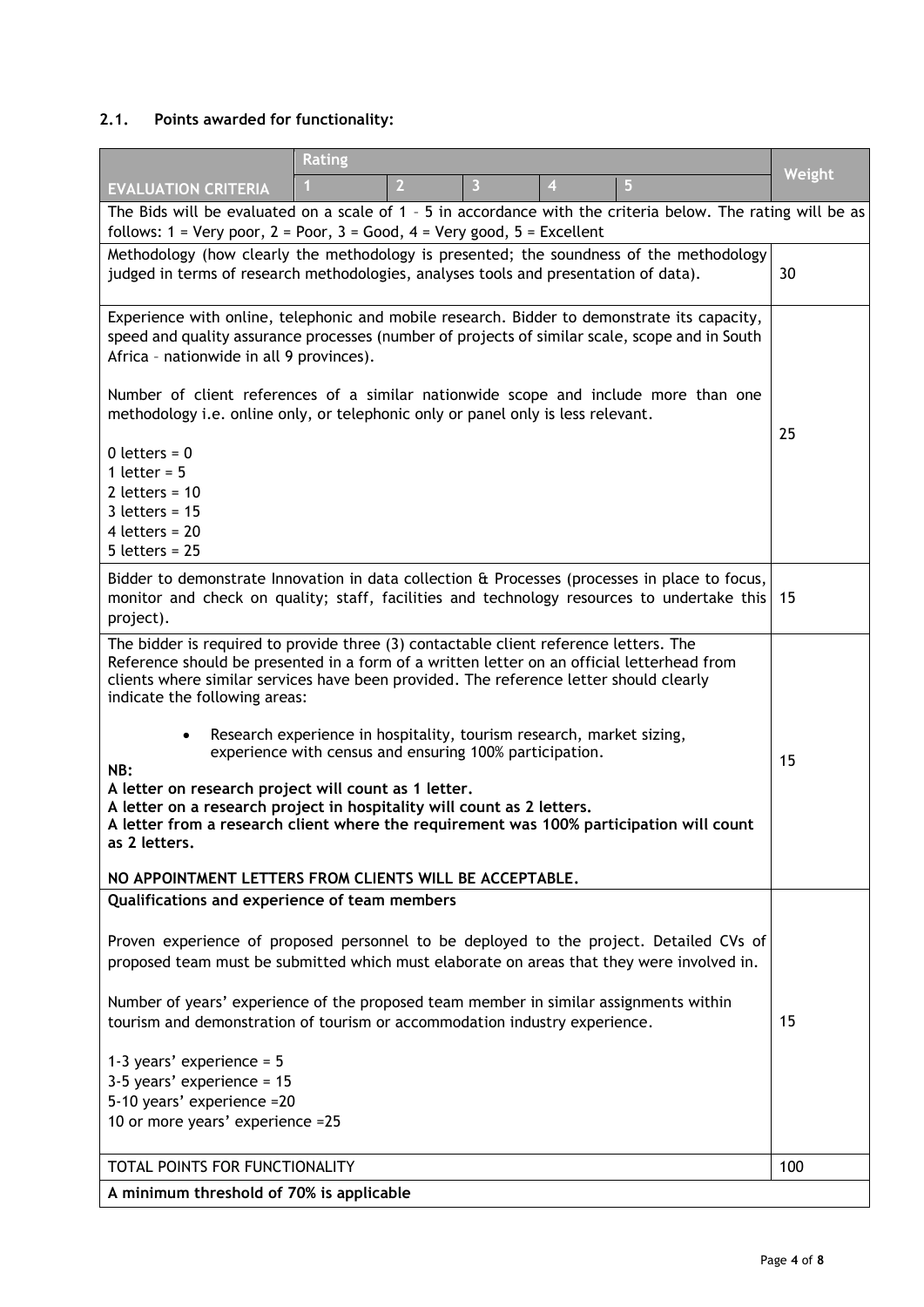- **"functionality"** means the measurement according to predetermined norms, as set out in the bid documents, of a service or commodity that is designed to be practical and useful, working or operating, taking into account, among other factors, the quality, reliability, viability and durability of a service and the technical capacity and ability of a bidder;
- 2.1.1 Bids will be evaluated strictly according to the bid evaluation criteria stipulated in this section.
- 2.1.2 Bidders must, as part of their bid documents, submit supportive documentation for all functional requirements as well as key considerations under section 1. The official responsible for scoring the respective bids will evaluate and score all bids based on their submissions and the information provided
- 2.1.3 The score for functionality will be calculated as in terms of the table below where the SAT official will rate each individual criterion on the score sheet using the following value scale:

| Rating                                | <b>Definition</b>                                                                                                                                                                                                                                                                                                                                                    | <b>Score</b> |
|---------------------------------------|----------------------------------------------------------------------------------------------------------------------------------------------------------------------------------------------------------------------------------------------------------------------------------------------------------------------------------------------------------------------|--------------|
| <b>Excellent</b>                      | Exceeds the requirement. Exceptional demonstration by<br>the supplier of the relevant ability, understanding,<br>experience, skills, resource and quality measures<br>required to provide the goods / services. Response<br>identifies factors that will offer potential value, with<br>supporting evidence.                                                         | 5            |
| Good                                  | Satisfies the requirement with<br>minor<br>additional<br>benefits. Above average demonstration by the supplier<br>of the relevant ability, understanding, experience, skills,<br>resource and quality measures required to provide the<br>goods / services. Response identifies factors that will<br>offer potential required services, with supporting<br>evidence. | 4            |
| Acceptable                            | Satisfies the requirement. Demonstration by the supplier<br>of the relevant ability, understanding, experience, skills,<br>resource, and quality measures required to provide the<br>goods / services, with supporting evidence.                                                                                                                                     | 3            |
| <b>Minor</b><br><b>Reservations</b>   | Satisfies the requirement with minor reservations. Some<br>minor reservations of the supplier's relevant ability,<br>understanding, experience, skills, resource and quality<br>measures required to provide the goods / services, with<br>little or no supporting evidence.                                                                                         | $\mathbf{2}$ |
| <b>Serious</b><br><b>Reservations</b> | Satisfies the requirement with major reservations.<br>Considerable reservations of the supplier's relevant<br>1<br>ability, understanding, experience, skills, resource and<br>quality measures required to provide the goods /<br>services, with little or no supporting evidence.                                                                                  |              |
| Unacceptable                          | Does not meet the requirement. Does not comply<br>and/or insufficient information provided to demonstrate<br>that the supplier has the ability, understanding,<br>experience, skills, resource & quality measures required<br>to provide the goods / services, with little or no<br>supporting evidence.                                                             | $\mathbf{0}$ |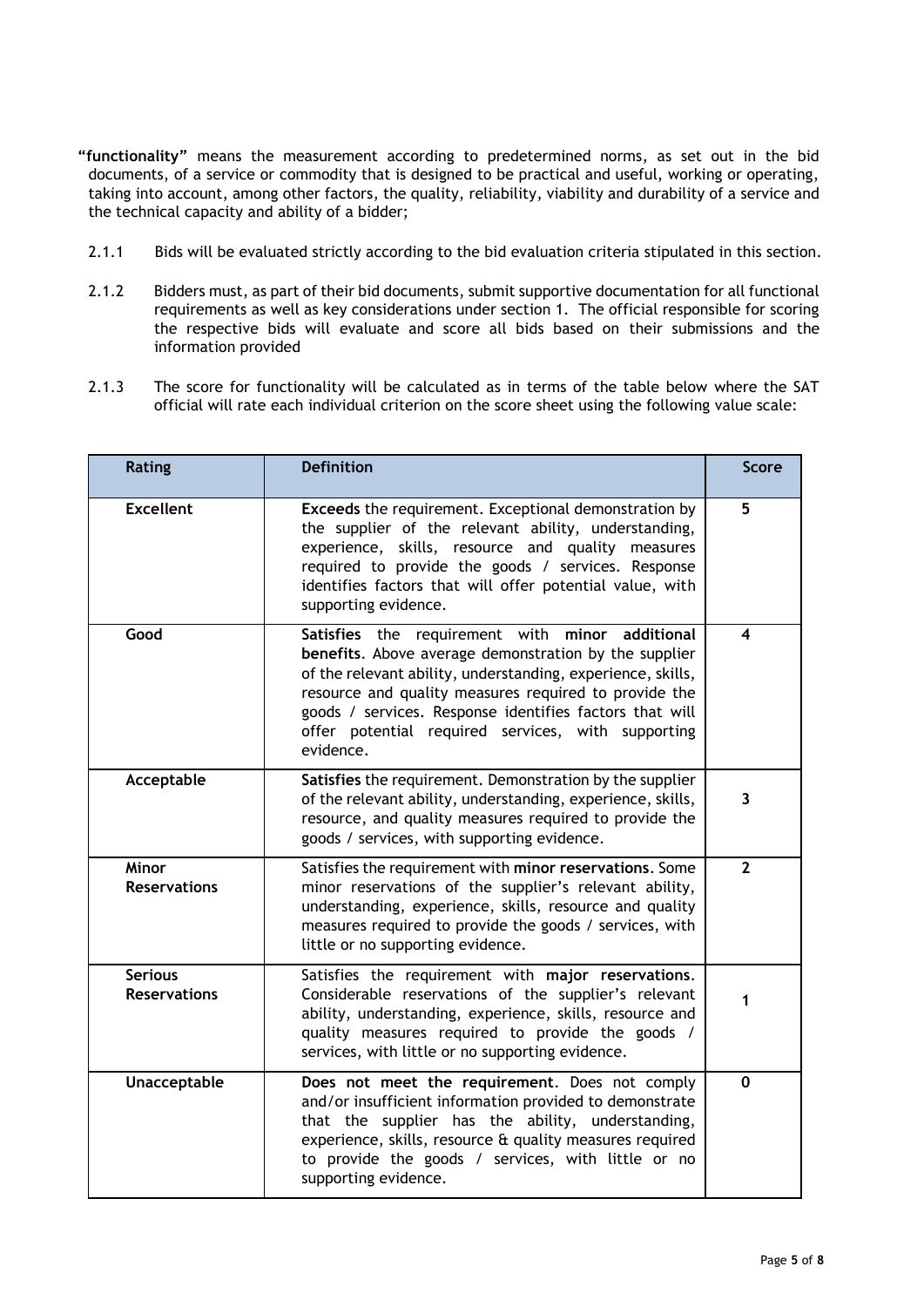- 2.1.4. The value scored for each criterion will be multiplied with the specified weighting for the relevant criterion to obtain the marks scored for each criterion. These scores will be added and expressed as a fraction of the best possible score for all criteria.
- 2.1.5. The proposal from the bidder which meets the highest score for functionality will be deemed the preferred proposal.
- 2.2 Awarding of Points for Price and Broad-Based Black Economic Empowerment.

The bidders that have successfully progressed through to Phase 3 (bidders who meets the minimum threshold for functionality of 70%) will be evaluated in accordance with the 80/20 preference point system contemplated in the Preferential Procurement Policy Framework Act, 2000 and the Preferential Procurement Regulations of 2017.

80 points will be awarded for price while 20 points will be allocated for preference points for BBBEE as prescribed in the regulations.

| <b>B-BBEE Status Level of</b><br>Contributor | <b>Number of Points</b> |
|----------------------------------------------|-------------------------|
|                                              | 20                      |
| 2                                            | 18                      |
| 3                                            | 14                      |
| 4                                            | 12                      |
| 5                                            | 8                       |
| 6                                            | 6                       |
|                                              | 4                       |
| 8                                            | 2                       |
| Non-compliant contributor                    | ŋ                       |

Points for B-BBEE level of contribution will be awarded in accordance with the below table: -

Bidders are required to submit proof of B-BBEE Status Level of contributor. Proof includes original and valid B-BBEE Status Level Verification Certificates issued by a SANAS credited agency or certified copies thereof together with their price quotations, to substantiate their B-BBEE rating claims.

In terms of the Generic Codes of Good Practice, an enterprise including a sole propriety with annual total revenue of R10 million or less qualifies as an EME. An EME is required to submit a sworn affidavit confirming their annual total revenue of R10 million or less and level of black ownership to claim points as prescribed by regulation 6 and 7 of the Preferential Procurement Regulations 2017.

The Codes define a QSE as any enterprise with annual total revenue of between R10 million and R50 million. A QSE is required to submit a sworn affidavit confirming their annual total revenue of between R10 million and R50 million and level of black ownership or a B-BBEE level verification certificate to claim points as prescribed by regulation 6 and 7 of the Preferential Procurement Regulations 2017.

Bidders who do not submit B-BBEE Status Level Verification Certificates or Sworn affidavits, in the case of EME's and QSE's, or who are non-compliant contributors to B-BBEE do not qualify for preference points for B-BBEE but will not be disqualified from the bidding process. They will score points out of 80 for price only and zero (0) points out of 20 for B-BBEE.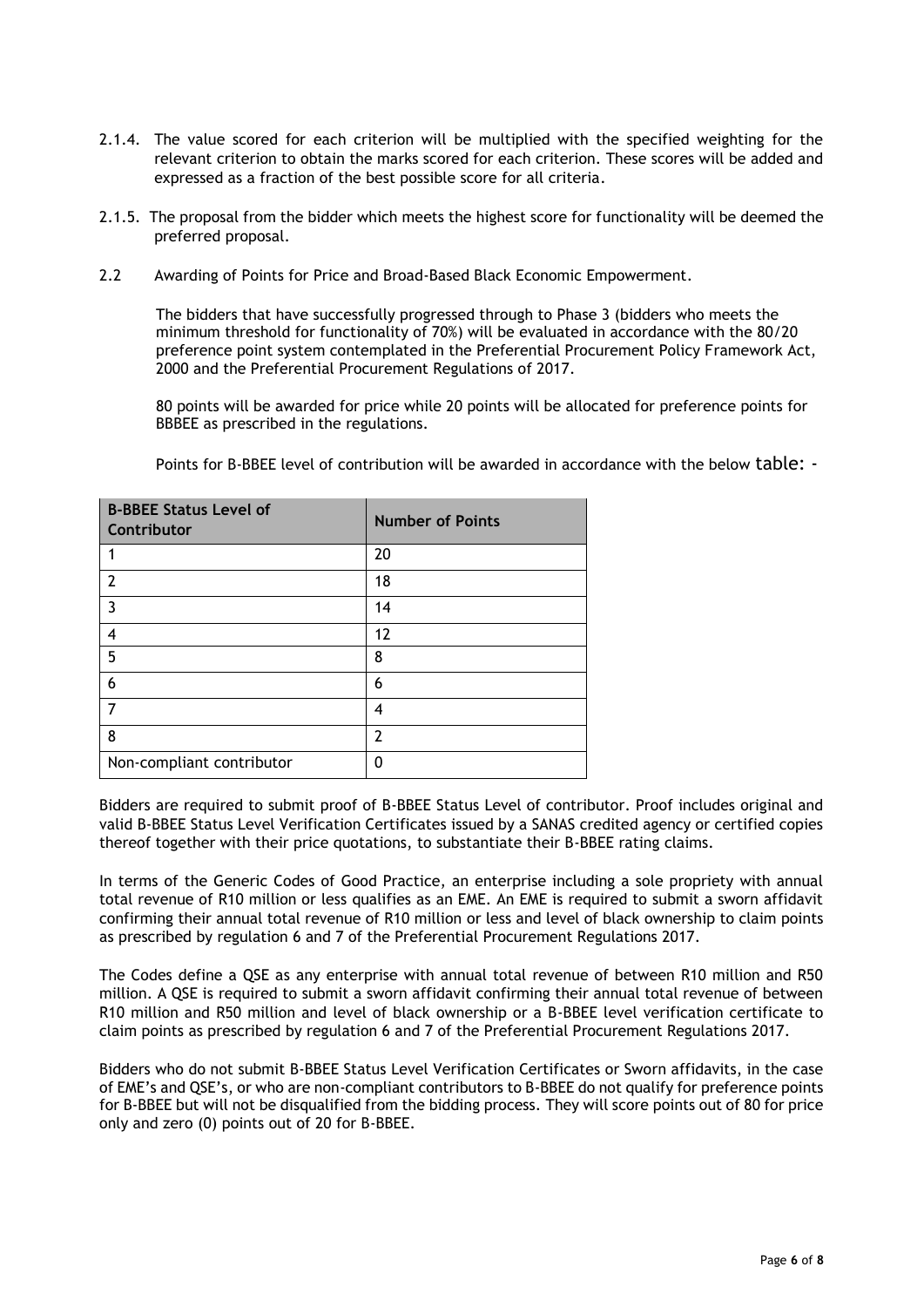# **3. National Treasury Centralized Supplier Registration and B-BBEE Certificates.**

All bid submissions must include a copy of successful registration on National Treasury's Centralized Supplier Database (CSD) with a valid tax clearance status and proof of B-BBEE status level of contribution.

### **Proposals which does not include these documents will not be considered.**

### **4. Deadline for submission**

All proposals must be e-mailed, in PDF format, to **[leratos@southafrica.net](mailto:leratos@southafrica.net)** no later than 14h00 on Tuesday, 29 June 2021 and should remain valid for at least 1 month after the closing date.

### **Proposals submitted after the closing date and time will be not considered.**

### **5. Confidentiality**

The request for a technical and cost proposal and all related information shall be held in strict confidence by bidders and usage of such information shall be limited to the preparation of the bid. All bidders are bound by a confidentially agreement preventing the unauthorized disclosure of any information regarding SA Tourism or of its activities to any other organization or individual. The bidders may not disclose any information, documentation or products to other clients without written approval of SA Tourism.

### **6. Terms of engagement**

Prior to commencing with the assignment, the successful bidder will be required to meet with the Mr. Kaizer Dhliwayo to align the final statement of work (SOW) and criteria for approval.

#### **7. Payments**

No advance payments will be made in respect of this assignment. Payments shall be made in terms of the deliverables as agreed upon and shall be made strictly in accordance with the prescripts of the PFMA (Public Finance Management Act, 1999. Act 1 of 1999).

The successful bidder shall after completion of the contract, invoice SA Tourism for the services rendered. No payment will be made to the successful bidder unless an invoice complying with section 20 of VAT Act No 89 of 1991 has been submitted to SA Tourism.

Payment shall be made into the bidder's bank account normally 30 days after receipt of an acceptable, valid invoice. The bidder must ensure that their banking details are verified on the CSD report.

### **8. Non-compliance with delivery terms**

The successful bidder must ensure that the work is confined to the scope as defined and agreed to. As soon as it becomes known to the bidder that they will not be able to deliver the services within the delivery period and/or against the quoted price and/or as specified, SA Tourism' must be given immediate written notice to this effect.

# **9. Cost**

The bidder will bear all the costs associated with the preparation of the response and no costs or expenses incurred by the bidder will be borne by SA Tourism.

## **10. Cancellation of the request for a technical and cost proposal**

SA Tourism may, prior to the award of the bid, have the right to cancel the bid if: